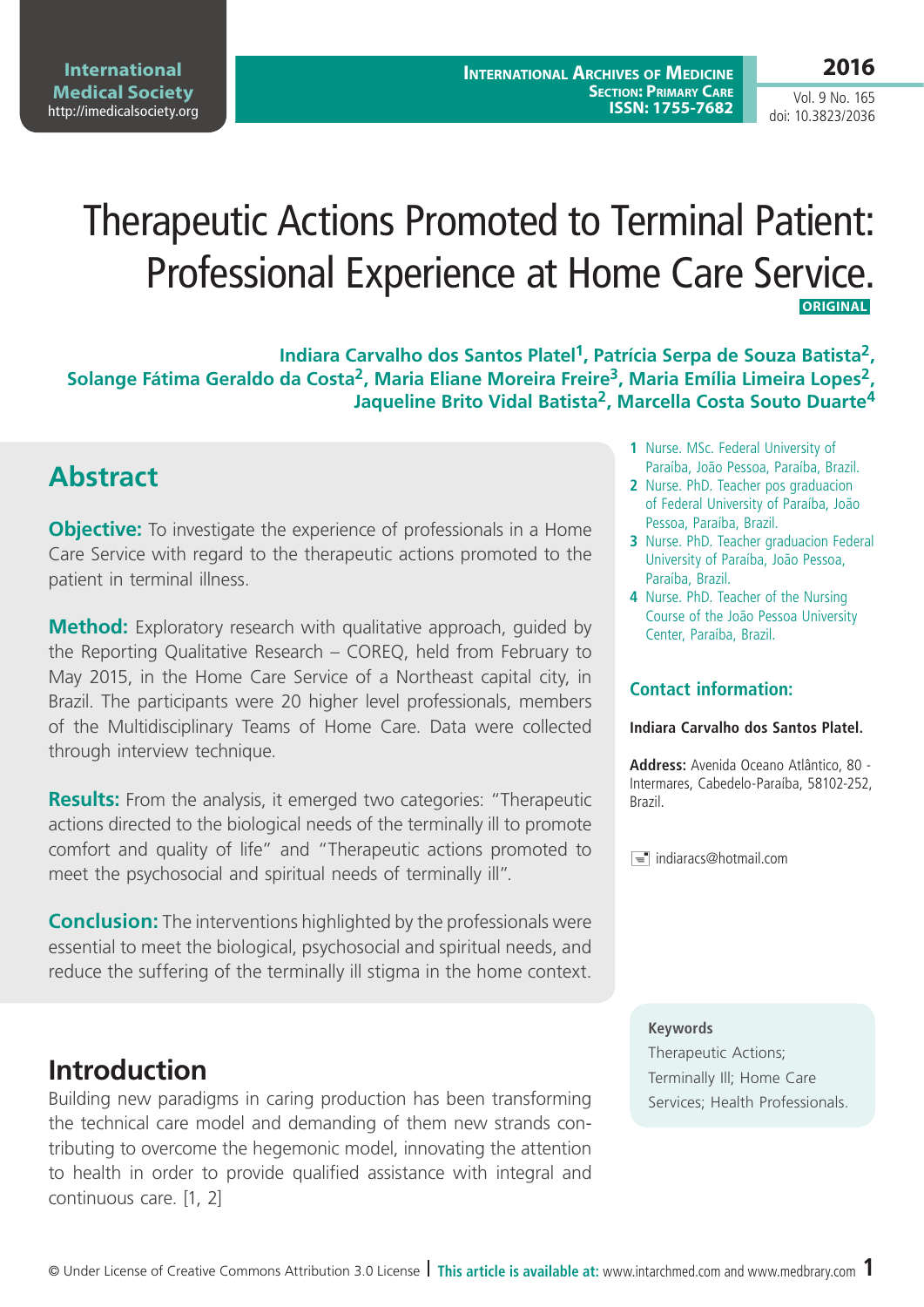**International Archives of Medicine Section: Primary Care ISSN: 1755-7682**

Vol. 9 No. 165 doi: 10.3823/2036

**2016**

In this perspective, the Home Care stands out in Brazil, which includes unique, integral and humanized care directed to the users of the Unified Health System (SUS) and their families. This new type of health care is realized through the Home Care Service (SAD), named by the Ministry of Health, from 2011, as "Better Home Program", which institutionalization happens through the SUS. Currently, it follows legal principles regulated by ordinance n. 963 of 2013.

The SAD aims to provide comprehensive and continuous care; restore and maintain the health of the user; promote autonomy through function adaptation and coparticipation in care; reduce the frequency of hospitalizations; facilitate the deinstitutionalization, by improving the quality of life of the patient and support the family and/or caregiver, accompanying him and enabling him to perform daily care functions. [3, 4]

As a new logic of care qualification, the SAD stands out from the other health care networks by having its Multiprofessional Teams of Home Care (EMADs) and Support Multiprofessional Teams (EMAPs) that receive and assist the patient with pathologies, and often needing care and continuous health resources. In this attention, chronic diseases of progressive and incurable evolution are considered as, inevitably, they induce the condition of the terminally ill. In this sense, it is of fundamental importance to offer a humanized assistance based on the Palliative Care philosophy.

There is no denying the value of this philosophy of care because its therapeutic approach permeates the conventional treatment, transgresses the aegis of the disease, adapts the assistance to the multidimensional needs of the patient and the family, and does not attack their beliefs, values, customs and religious practices. In the meantime, it emphasizes several therapeutic actions directed to the patient in terminally life, such as: communication, music therapy, pharmacology, spirituality, among other. [5-7]

Within these possibilities, the Home Care Service is an important strategy that can be employed to expand care for the user and his family, and that stands as a mainstay of fundamental relevance to qualify health care and humanize the assistance to the terminally ill, especially in the reality of countries with limited resources in health and scarce institutional possibilities for caring at the end of life. [4, 8]

Studies show home as a potentiating space in the care given to the patient in the finitude of life and emphasize the importance of therapeutic actions designed by multidisciplinary teams to alleviate the suffering of the patient and his family [9-12], with the central focus on Palliative Care. However, at the national level, there is an incipient quantitative of studies related to the themes mentioned. The research approaching therapeutic care in terminally ill hardly contemplate the SAD and the activities of the multidisciplinary teams, as these are restricted to therapeutic actions promoted in hospitals with healthcare approaches aimed at individual professional categories.

Given the above, the research is considered relevant, by contributing to propagate the issue addressed herein and enhance the promotion of humanizing therapies in caring for the terminally ill. In this perspective, this study aimed to investigate the experience of professionals in a Home Care Service with regard to the therapeutic actions promoted to the patient in terminal illness.

# **Methodological Course**

This is an exploratory study with a qualitative approach, guided by criteria established in the Qualitative Research Reporting –COREQ– an instrument intended for qualitative research consisting of 32 criteria that describe the research method, the context of the study, the results, analyses and its interpretation. [13]

The setting of the study was the Home Care Service (SAD), also named by the Ministry of Health as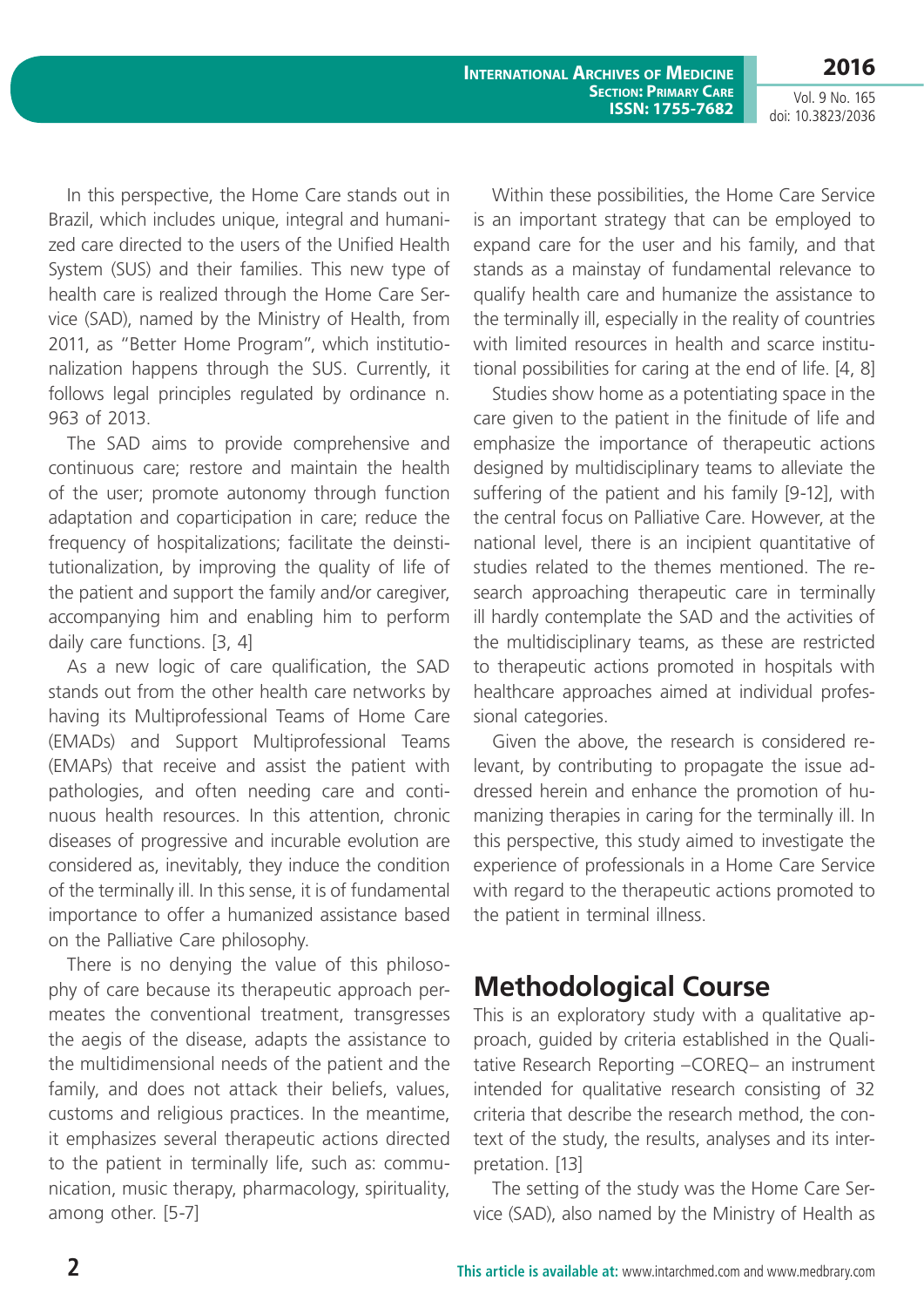Vol. 9 No. 165 doi: 10.3823/2036

'Best Home Program', located in the city of João Pessoa, the capital of Paraiba State - Brazil. The study was carried out with a sample of 20 toplevel professional members of the Multiprofessional Teams of Home Care (EMADs) and Support Multiprofessional Teams (EMAPs).

The investigated multiprofessional teams were represented by the following categories: six nurses, five physiotherapists, two nutritionists, two doctors, two psychologists, two audiologists and one social worker. According to the realization sequence of interviews, professionals were identified with pseudonyms representing the following feelings: attention, affection, anxiety, motivation, love, compassion, happiness, hope, dignity, respect, joy, sadness, courage, impotence, sensitivity, gratitude, disability, satisfaction, peace and mercy.

The criteria established for the inclusion of the sample were: being active during the period of data collection and having at least one year of experience in SAD. As a criterion of exclusion: not having experienced the care of a terminally ill patient from the admission in the SAD.

The approaching to the participants happened upon previous contact with the coordinators of that service, as the responsible researcher had no relation to the surveyed professionals before the study. Through this intermediation, the first meetings with the professional teams were scheduled in order to explain the research project and the ethical aspects, and invite the professionals who met the inclusion criteria for participation in the study.

Data were collected during meetings of the EMADs and the EMAPs, respecting the shifts and days of weekly meetings of each team. Data collection was carried out by the researcher in charge of the project which ran this survey, in the period from February to May 2015. The interview technique was employed, lasting about fifty minutes each. This technique was guided by a semistructured script, composed of two parts: the first was composed by demographic data, and the second followed this guiding question: What is your experience as a Professional at Home Care Service in regard to therapeutic modalities promoted to the patient in terminal illness?

In line with the ethical observances considered to the conduction of studies involving humans, this investigation was guided by Resolution 466/2012 of the National Health Council in force in Brazil. [14] The research project has been approved by a Research Ethics Committee, under CAAE n° 39989514.0.0000.5188.

A Consent Form was presented to professionals selected for the study, to consent their participation. In order to preserve the anonymity and confidentiality of research participants, a pseudonym was assigned to the professionals representing a sense of free choice of the participant at the time of the interview.

To seize the empirical material, a recording system was used in mp4 appliance. It should be noted that the decision of the participants regarding the use of this technology was respected, which was accepted by all of them. The reports were transcribed in full, read and legitimized by each participant in the study. Subsequently, the data generated were analyzed qualitatively, through the technique of content analysis proposed by Bardin. [15]

## **Results and Discussion**

The sample was composed of twenty participants - 19 female and 13 aged over thirty years. With regard to professional information, fifteen of the participants said they had ties to the Home Care Service since its introduction, more than three years ago. Regarding the formation procedure, fifteen of them completed the course in private higher education institutions; five of them finished undergraduate course at the Federal University of Paraíba; seventeen declared themselves experts, and nine had studied lato sensu graduate in the area of Family Health, and eight of them has studied in different areas of hospital performance.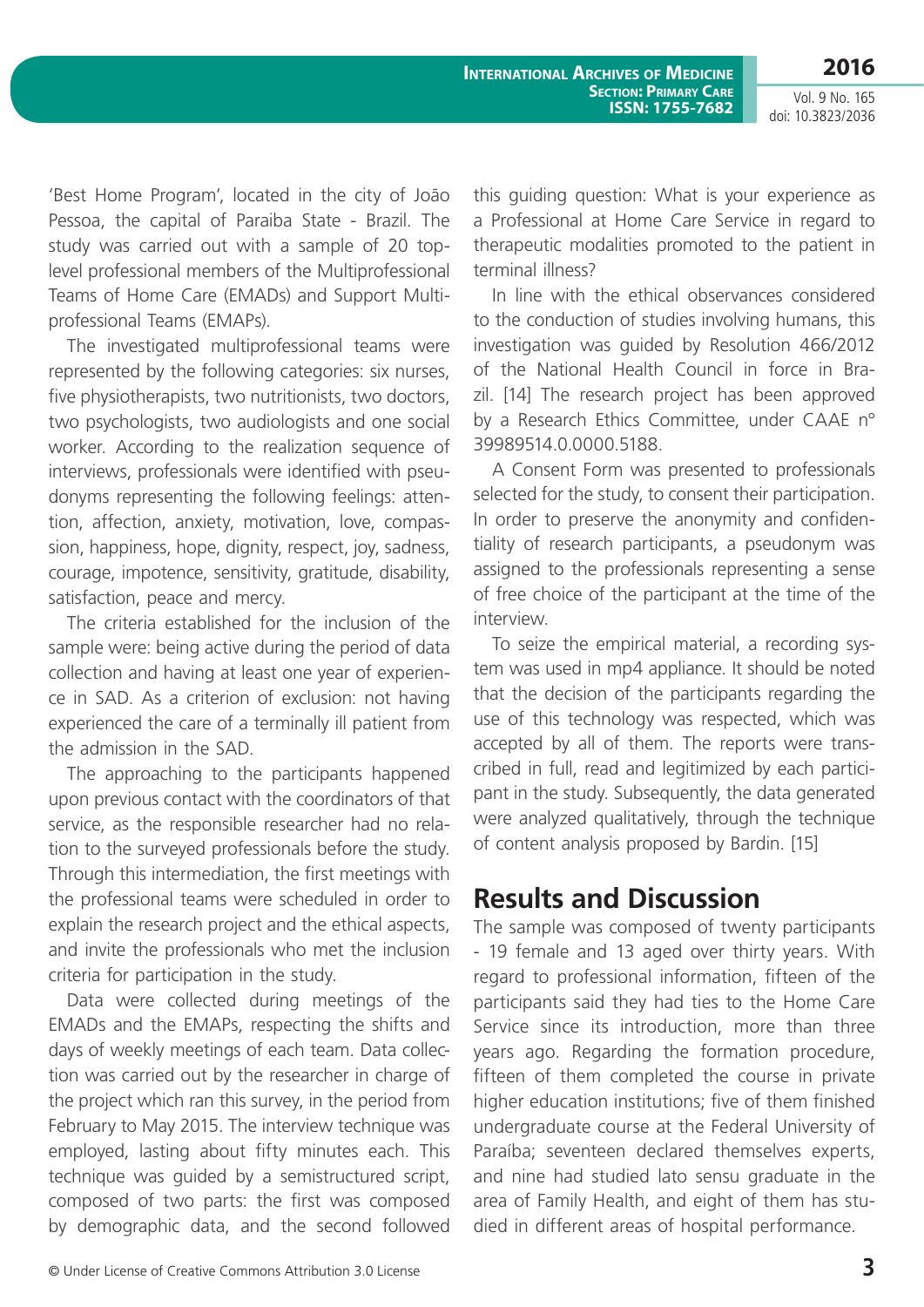**International Archives of Medicine Section: Primary Care ISSN: 1755-7682**

Vol. 9 No. 165 doi: 10.3823/2036

**2016**

As regards the professional experience of a Home Care Service, the therapeutic actions employed in care with terminally ill have enabled the construction of two categories, listed below:

### **Category 1. Therapeutic actions directed to the biological needs of the terminally ill to promote comfort and quality of life**

This category emerged from statements of the participants of the study, in which they emphasized the interventions employed to meet the biological needs before the clinical progression of the terminally ill. In this perspective, the professionals have addressed needs related to pain relief, as the control of gastrointestinal and nutritional symptoms, and skin care, as factors for the comfort and quality of life in the confrontation of terminal illness.

Among the clinical manifestations reported by most terminally ill patients, there is pain, recognized as one of the most frequent and persistent symptoms reported by these patients. It is a sensory and multidimensional experience, unpleasant from the physical and emotional point of view. For this reason, it is necessary to make an accurate assessment of pain, since it is the cause of suffering and undermines the quality of life of patient [16-18], as demonstrated in these lines:

*..., the symptom that often appears is the pain, and this is considered by many patients as unbearable. At this point it is important to evaluate its intensity for being a subjective and personal symptom.* 

Distress.

*..., she always complained of pain and whenever we evaluated it, its intensity was the maximum,...* Attention.

 *For this, it is necessary to evaluate the causes and pain intensity...*

Hope.

In the mentioned reports, participants conceive pain as one of the most common symptoms in terminally ill patients and they stressed the importance of evaluating its intensity to provide the proper therapy. Studies suggest that pain must be incorporated in the context of health care as the fifth vital sign, which must be measured and recorded accurately through pain scales, in order to apply appropriate therapeutic and humanized care. [19-21]

Thus, the assessment of pain is predominant in the choice of therapeutic approaches in the treatment and control of this symptomatology. In this sense, there is a numerical visual unidimensional scale and the Wong Baker faces pain scale, that most used because they are quick and easy to be applied. However, its measurement quantifies the intensity and severity of pain, without involving the multidimensional aspects. [22] In the specificity of the terminally ill, the applicability of these scales can be complex because it depends on clinical status, physical condition, age and communication condition. [23]

To meet this biological need, the participants emphasize how interventions followed by evaluation of the intensity of the pain, the analgesia, having morphine as first-choice drug, in order to provide comfort and relieve symptoms arising from terminally stage, as highlight these reports:

*...we work a lot with the pain, the discomfort on the evolution of the clinical picture, and this generates a lot of suffering [...], drugs are given for analgesia or other symptoms...* 

Sensitivity.

*Every patient cites as the cause of discomfort, we treat and after all we prescribe morphine!* Anguish.

*If a painkiller is prescribed, I have the hope that this will be effective.*

Hope.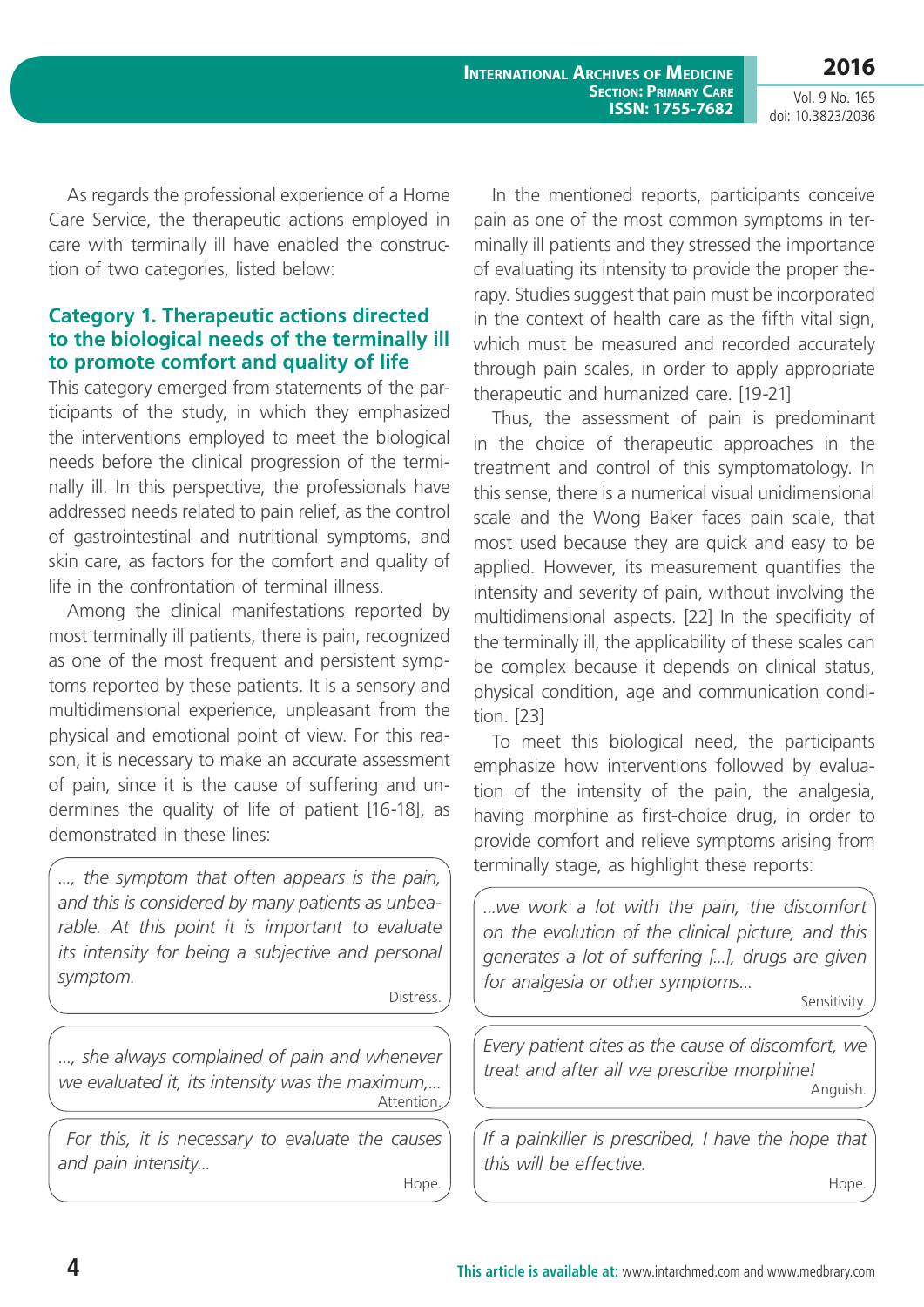Vol. 9 No. 165 doi: 10.3823/2036

### *Many times I had to administer morphine*  Attention.

Seconded passages emphasize pharmacotherapy as an approach adopted by professionals in relieving pain and they mention morphine as a drug to be used for relieving this symptom. In accordance with the effectiveness of opioid, studies indicate the morphine as the first drug to be administered to the patient in the critical phase of the illness to relieve his pain. [12, 24-25] However, the World Health Organization recommends that the analgesia directed to the patients without prospect of cure must obey clinical criteria, the intensity of the symptoms and the approach of "WHO's analgesic scale". [22]

Concerning the analgesic scale, this is a proposal that adapted the use of analgesics according to the intensity of the pain, that must be evaluated by following three steps: the first one is directed to the treatment of mild pain, using non-opioid analgesics and anti-inflammatories; the second one is recommended for patients with moderate pain with the use of weak opioids, combined with non-opioid analgesics and adjuvants; and the third one is reserved for patients with severe pain, in which the weak opioids are replaced by the strong ones, like morphine, methadone, oxycodone and fentanyl, associated with non-opioid analgesics and adjuvants. [22]

Treat pain in terminally implies meeting other dimensions of the human being, since this symptom goes beyond the physical dimensions because it is an experience that involves emotional, affective and sensory factors. Its complexity is directly related to the suffering, which converges caring for various areas of knowledge. [18] Corroborating this assertive, there are some participants' reports:

*...the pain extends beyond the physical dimension. Caring of the terminally ill patient is to go beyond, is watching people, human beings, and not just the symptoms of the disease...*

*...we try to relieve pain and promote comfort [...]. In the sense of trying to get him to live in the best possible way, without suffering...* Love.

*...after the pain, the discomfort is related to gastrointestinal symptoms...*

Sensitivity.

*...Medication for pain, nausea, vomiting and diarrhea was prescribed, all in order to promote comfort and improve the quality of life ...* Dignity.

The circumstance of terminal illness generates caring that transcends the physical dimensions. In this subjectivity, the pain is still described as a relevant symptom, especially with regard to its relief, but when associated with the symptoms of gastrointestinal tract, it causes discomfort. As a result of this suffering, the participants aggregate pharmacological assistance interventions focused on the patients' needs. In this respect, the comfort is considered as central focus, demonstrated in individualized care, with multidisciplinary or humanized interventions, in order to improve the patients' quality of life.

With regard to gastrointestinal symptoms, mentioned in two testimonies, studies show that nausea, vomiting and diarrhea are frequent in terminal phase, as well as loss of appetite, dysphagia, constipation and fatigue. [11, 18, 27-28] The severity of these signs and symptoms should be the professionals' focus of attention, by compromising nutritional standard and the patients' quality of life [29]. The lines following confirm this assertion:

*She was a physically weakened patient, she did not eat anymore and she had trouble when swallowing [...]. The support multidisciplinary team had to be involved in this care, at the moment that she was accompanied by nutrition, speech therapy and psychology.* 

Affection.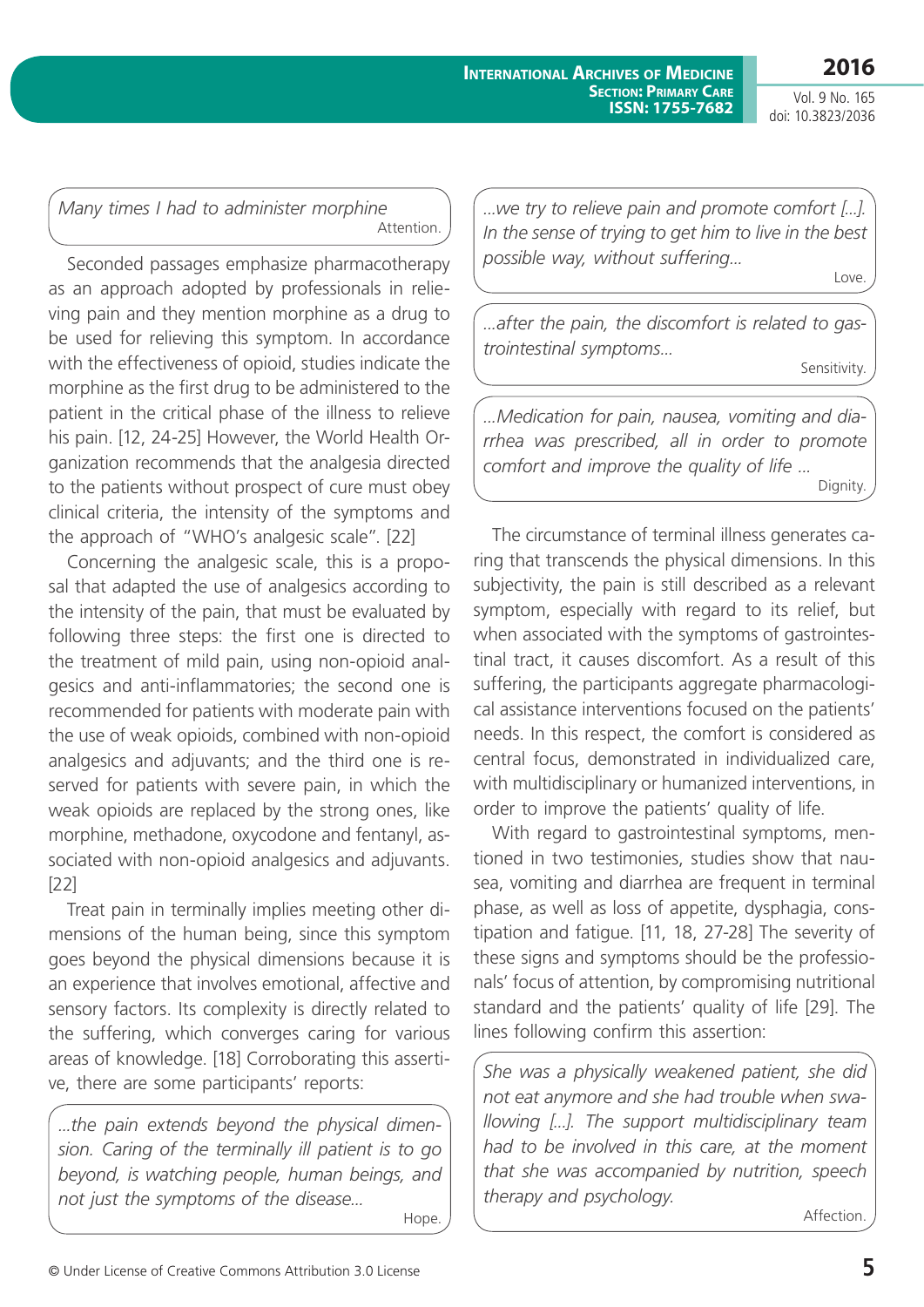Vol. 9 No. 165 doi: 10.3823/2036

*The nutritionist evaluated the malnutrition profile and supplements were prescribed...*

Dignity.

*...she was already making use of antineoplastic, then I noticed her feeding [...], and on the next visit I took her some supplementation ...*

Gratitude.

*...we have to resort to a nasogastric probe, in order to preserve his water and nutritional status. The intention is that this survey is temporary, until the phonoarticulatory organs regain their mobility...*

Satisfaction.

The above speeches highlight some factors that affect the nutritional status of the terminally ill, which are cited by a symptomatology cast that include physical weakness, poor appetite, dysphagia, cachexia and malnutrition. These significant factors, associated with dehydration, decrease the survival of terminally ill. [29] In the confrontation of this juncture of signs and symptoms, professionals stress therapeutic actions focused on evaluation of the nutritional pattern, adequate diet, state water control, nutritional supplementation, rehabilitation of the phonoarticulatory organs, nasogastric survey and use of antineoplastic therapy.

In this context, the importance of professional nutritionist and the adjacent multidisciplinary team performance was highlighted, since nutritional disorders in terminal illness involve multifactorial causes, and the set of these interventions will contribute to improving the quality of life of the terminally ill and provide well-being.

Authors show that the nutritional disorders related to lack of appetite reduces lean body mass and adipose tissue, conditions that compromise the integrity of the skin. Another factor to be considered is that these nutritional disorders result in deficits in absorption of nutrients essential to the

immune system function and tissue angiogenesis. These phenomena result in physical weakness and walking difficulties, limiting the patient to the bed, skin lesions and increasing the risk of pressure ulcer. [30-31] Such conditions require multidisciplinary team interventions to prevent and/or minimize the repercussions arising from the increase of terminal patients, which was highlighted by the participants of the study, as demonstrated in these testimonials:

*We must have maximum skin care with the terminal patient, [...] have associated with any frame of dermatitis or pressure ulcer. The change in decubitus, moisturizing and massage prevents it! [...].*  Impotence.

*...we used hydrocolloid, his skin was always hydrated, he was a patient who had as much concern for the skin, since he couldn't be much hydrated because of his heart failure...* 

Courage.

*We performed the bandage, [...] I wanted at that moment to make the best healing of my life, so that she doesn't suffer, doesn't feel pain [...].*  Compassion.

*wanted her wound to heal, to offer better quality of life and decrease her suffering*  Attention.

The statements above point out that nutritional disorder reflects the functional capacity and the completeness of the skin, which causes suffering to terminally ill at home, by favoring the development of pressure ulcers. So, in order to promote comfort and improve the quality of life of these patients, the professionals of SAD bring to their approach interventions such as healing, change of decubitus, massages, moves to improve venous return, hydration, in addition to the nutritional interventions already reported. A study on nutrition and healing confirmed these findings and concluded that the proper absorption of nutrients stimulates the hea-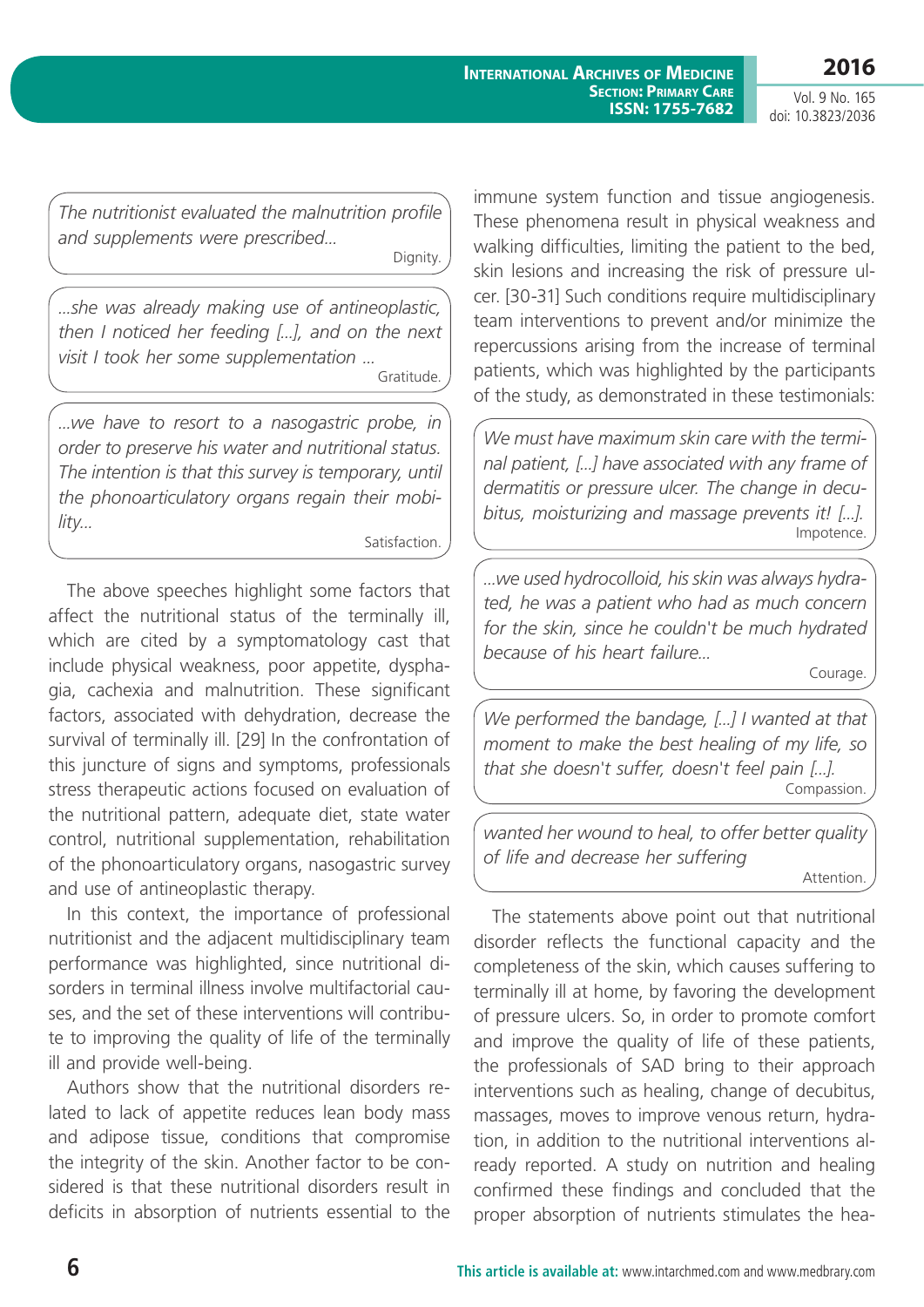Vol. 9 No. 165 doi: 10.3823/2036

**2016**

ling of pressure ulcers and improves the standard of patient comfort. [30]

This category was set up with interventions that sought to promote the comfort of clinical symptoms in the critical phase, in order to bolster the biological needs and reduce the stigma of suffering of the terminally ill at home. The therapeutic actions contemplated by professionals concentrated in relieving pain and other symptoms of the disease progression. Furthermore, the importance of nutritional support, the skin care and pressure ulcer prevention were highlighted with a view to improving the lives of the terminally ill.

### **Category 2. Therapeutic actions promoted to meet the psychosocial and spiritual needs of terminally ill**

In this category, fragments of testimonies from the pros entered in the study were presented on psychosocial interventions promoted to the terminally ill in home care. Therapeutic actions referenced gave emphasis to communication, listening, spirituality and religiosity as careful actions spread by the Palliative Care philosophy. A priori, communication is emphasized, as mark these parts of the testimonies of some participants:

*I consider the communication very important, even in the most difficult moments in which the patient feels a lot of pain [...]*

Tranquility.

*The logic of relieving the suffering of the patient, to have good communication with him, to have a good interaction, providing pleasant moments at very end of life.* 

Joy.

*I value communication, [...], I encourage the patient when he is able to talk, if he can't, as the communication can be carried out through a smile, a glance, the touch and gestures of affection* Disability.

The above narrative denote the sensitivity of professionals to mention the use of communication as a relevant intervention in the care of the patient facing terminal illness. In the area of health, interpersonal communication is understood as a complex process, expressed through contact between the patient and the professional, whose representation involves the perception, understanding and the transmission of messages through speech or writing (verbal communication) or signs (non-verbal communication). [32]

Considering the dimensions of the verbal communication, it is noted that the participants brought to talks, also described as conversation, a strategy to address the situations of uncertainty and suffering of the patient in his finitude. Such relevance confirms the studies developed in the context of the terminally ill, who defend the communication as one of the foundations for the care dispensed to the patient without prospect of cure, since its essence conveys attention, compassion and emotional comfort, minimizing the fears and anxieties experienced by the patient in terminal illness. [16,23,32]

Nonverbal communication is described as any manifestation of human behavior that is not expressed in words. Its systematization was proposed by Knapp and Hall in 1972, that defined in fields of study, announced by kinesics (body language, gestures, facial expressions); the proxemics (use and organization of personal and physical space); the paralanguage (the characteristic sound of the voice); the language of touch and the physical characteristics (shape and appearance of the body). [33] Among the studied fields, kinesics and language of touch, represented by the smile, the look, the gestures of affection and by touch, were cited by participants of this study, associated with verbal communication.

Non-verbal strategies, also mentioned by the participants, were pointed out in study [31] as important in the context of the terminally ill, once they denote interest on the other person, they are essential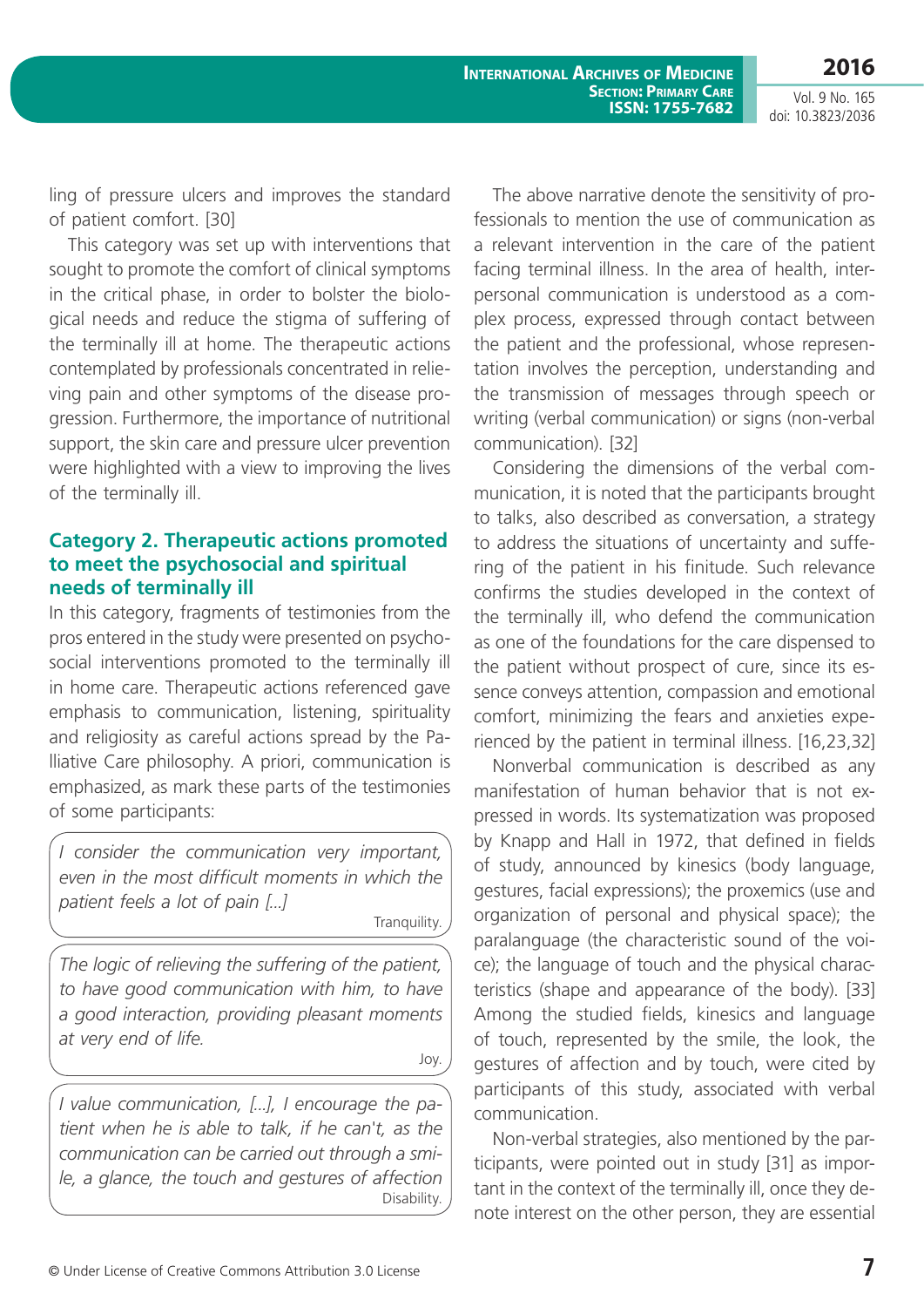**International Archives of Medicine Section: Primary Care ISSN: 1755-7682**

Vol. 9 No. 165 doi: 10.3823/2036

premises for the approach and the establishment of ties of trust with patients. In this approach, there is a reverence to therapeutic listening, which requires from professionals the association of all non-verbal fields of studies already presented, proclaimed by some participants of the study:

*...in terminal illness the principle of care is established by listening, hearing what this patient wants to say, what he feels, what are his sorrows, fears, that we try to work,...*

Tranquility.

*But there were cases that the hearing already improves his anguish or suffering. [...] and at that time the most important thing is to have someone to talk, than the intervention itself,...*

Sadness.

*...the strategy that I most value is the qualified listening [...], patients who have speech preserved, even the most debilitated of them, I let them talk, I go to the visits and just listen,...*

Mercy.

*In some situations, we realize that the technique of a procedure is not so important but, of course, there are the specifics. [...]. I realize that our presence, attention and mainly listening to them, offers an extraordinary therapeutic power...* Love.

In the fragments of the above statements, the professionals mention listening as an essential intervention in the caring of the patient in terminal illness. Mainly for patients with preserved speech ability, its therapeutic action strikes the invasive procedures by sensitizing professionals and directing them to new perspectives. On this premise, their fears, anxieties and sufferings are worked, and the family facing situations raised from the finiteness of life.

In this line of thought, some studies deserve mention that highlights the listening as a therapeutic intervention needed to alleviate suffering. Listen to

the patient means to extend a blanket of protection and care, touching him without invasive interventions. It's a way that directs new learnings. These insights demand a personal maturation of professionals so that they can understand the necessity of being and effectively direct therapeutic possibilities and the imminence of death. [7, 33-34]

So, recognize the interactions that pervade communication therapy is to respect the human being in its finitude. The talks, the smile, the look, the gestures of affection, touch and qualified listen promoted by professionals' caring actions, in the home context, reaffirm the potentialities of the multiprofessional interventions in promoting comfort and improves the quality of life of the terminally ill. In this understanding, therapeutic perspectives overlap the mistaken assumption that "there's nothing else to do" by the patient and direct new health practices while there is life. [34]

The care in terminal illness requires the health professional knowledge and skills that integrate biopsychosocial and spiritual aspects [16]. In this approach, the spirituality is inserted as a strategy for combating unanimous and transcendental death. It is important to point out that caring for the spiritual dimension is relevant because it can improve life to the terminally ill. [35] Such considerations are expressed in the following:

*Spiritual dimensions have their importance, when the patient already has a religion or faith in God, we resort to these aspects, mainly to relieve the suffering...*

Motivation.

*I consider religious important, I always talk about God to the patient believes, but without interfering in religion. [...]. When it is allowed, I show that God is there and He is governing everything.*

Sadness.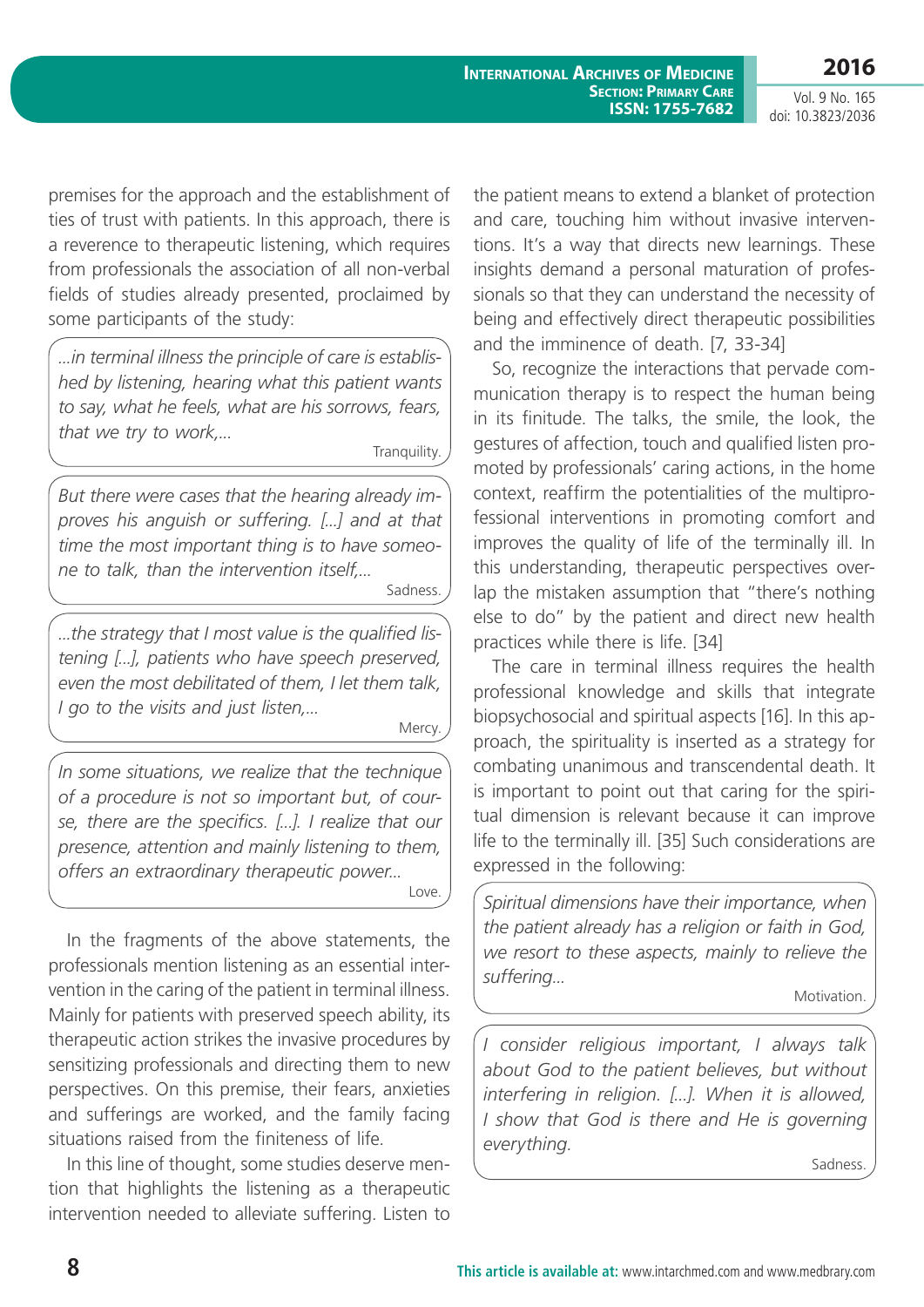Vol. 9 No. 165 doi: 10.3823/2036

*There are patients that I do prayer to, we talk, he cries, we sing. Regardless of religion or belief, I work their faith, the faith in life, the hope and the Supreme force. Many patients allow us to make our prayers.*

Respect.

The spiritual dimensions addressed in the statements of the participants relate to spirituality associated to religiosity. These findings are substantiated in studies that indicate that, in spite of the spirituality and religious practices being described as distinct modes, there is something intrinsic, especially for the individual who faces the completion of life. The religion leads to spiritual dimension, in order to provide comfort to the suffering and certain conformity in relation to the desperate situation. [35-37]

Spirituality is a practice that brings meaning and improves quality of life. It is an instrument of reflection, wisdom and balance, which helps patients to set up priorities in life and get straight to the things which are, in fact, essential and necessary for people. Studies show that spirituality, inevitably, is present in times of distress and it is notable especially in individuals with a disease that threatens life. [28, 38-39]

When it comes to religion, professionals who participated of this study highlighted the respect and religious diversity, and contemplated the faith as a crucial point to proceed with actions directed to the spiritual evolution of the patient, highlighting prayer as the intervention strategy. In this sense, authors recommend that health services offer spiritual and religious support, through institutional groups or Chaplaincy Service, without imposing religious preference, respecting the beliefs and values of the patient and his family. [35-36]

A study that sought to show the diversification of needs of Brazilian patients with reference to spiritual well-being in terminal phase state that religious manifestations are almost always present in the rituals of finiteness of life, even for individual who didn't express any religion or belief. Inevitably these manifestations will be demonstrated by relatives or friends. Such practices govern the spiritual transcendence and the well-being of the patient, and comfort relatives at the time of mourning. [39]

The interventions that maximize benefits and promote the improvement of the quality of life of terminally ill are of great importance in the therapeutic context. So, it is very important that professionals pay attention to aspects involving the psychosocial and spiritual dimensions that make up the human totality, which arises in the course of the development of a chronic disease with no prospect of cure. The impact of the interventions highlighted by participants show that home is a potentiator space scope for the promotion of comfort and quality of life of the patient in condition of terminal illness.

## **Conclusions**

This study investigated the experience of professionals in a Home Care Service with regard to the therapeutic actions promoted to the patient in terminal illness. It is noted that the interventions highlighted by participants support the proposals for widespread assistance in the philosophy of Palliative Care, that takes care of various forms, in order to respond to the peculiarities of the patient. Among the therapeutic actions mentioned in this study, it includes Pharmacology, by analgesia and the relief of symptoms caused by the progression of Pathology, nutrition, skin care, pressure ulcer prevention, therapeutic communication, spirituality and religiosity, therefore, different possibilities of care directed to the patient without prospect of cure.

In the development of this research, there was a paucity of current studies related to the theme of nutrition and terminally ill, a relevant intervention in promoting comfort and the terminally ill quality of life. The study revealed the national and international lack of research on skin lesions and terminally sores. The findings tended to oncology, but skin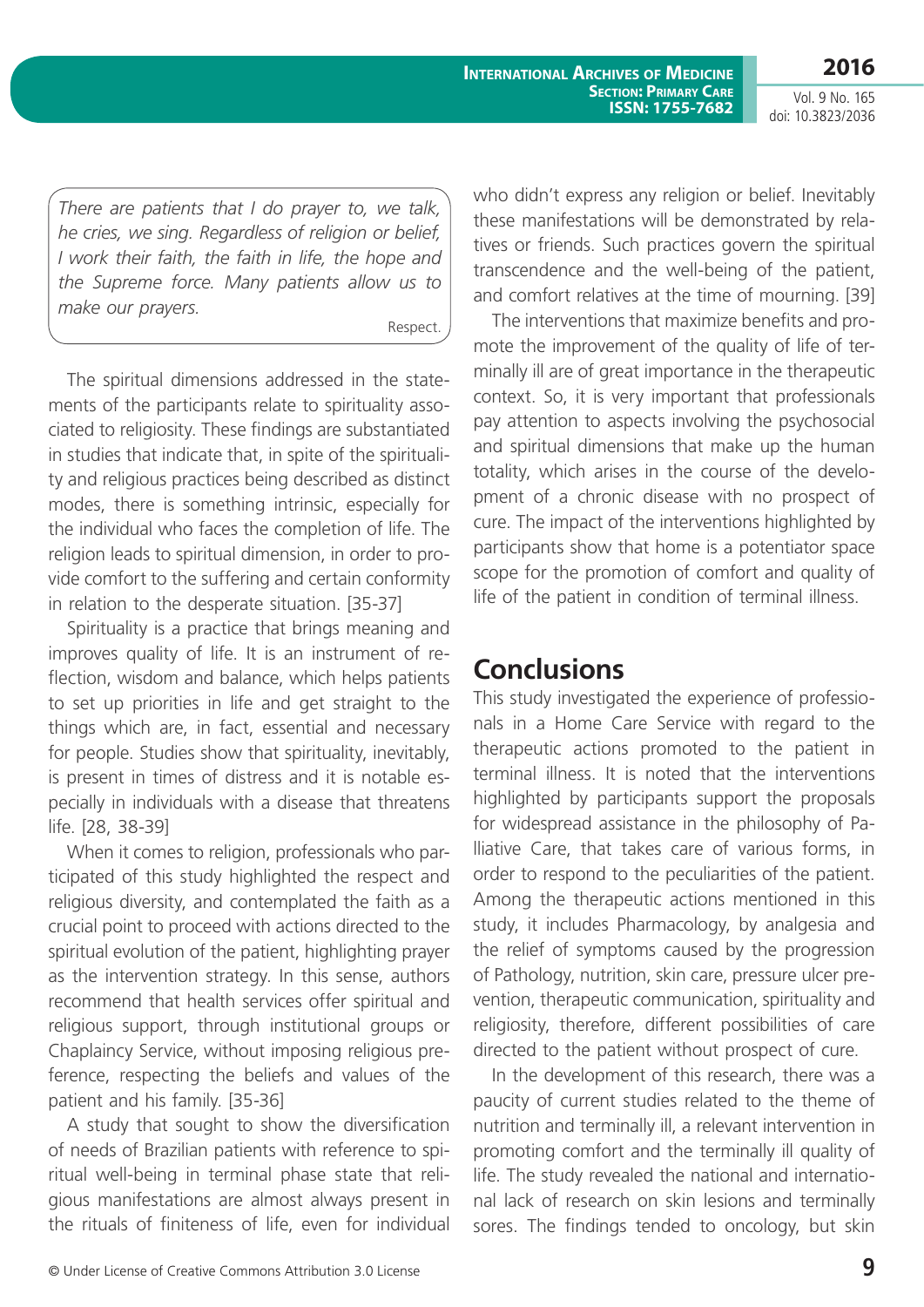**International Archives of Medicine Section: Primary Care ISSN: 1755-7682**

Vol. 9 No. 165 doi: 10.3823/2036

**2016**

lesions and the terminally ill are not only particulars of patients affected by cancer. It should be emphasized that there were no records of such thematic in research in the home environment. The studies found limited their investigations to hospitals.

Regarding psychosocial and spiritual dimensions, the participants stressed the verbal and non-verbal communication as interventions that can improve the lives of terminal patients. Regarding spirituality, its practice was associated with religiosity, however these modalities are distinct, since the first search the transcendence of being, and the second is associated with divine belief.

Although the experiences presented have no relation with a palliative multidisciplinary team, since SAD team does not provide assistance only to terminally ill patients, the promoted interventions demonstrate the capability and commitment of EMADs and EMAPs with respect to the patient's needs and families facing terminal illness. The essence that governs these actions, at the moment, is particularly relevant for those patients who are at home, whether because of the current circumstances of the health institutions, by clearing hospital beds for patients with no prospect of cure is a choice of the patient himself, to understand that home is a warm and dignified place to live with care until the last day of life.

In this context, it is suggested that further inquiries must be made, given the incipient quantitative studies about the subject. The research approaching therapeutic care in terminally ill hardly contemplate the SAD and the activities of the multidisciplinary teams, as these are restricted to therapeutic actions promoted in hospitals with healthcare approaches aimed at individual professional categories.

On the above, it is hoped that this study can arouse interests for further research, particularly as regards the promotion of humanizing therapeutic care dispensed to the terminally ill in the home setting, and give subsidies through which it is possible to qualify the assistance and enhance the human and humanized care completeness, in order to promote the comfort and quality of life of the patient in the process of finiteness of life.

### **REFERENCES**

- **1.** Silva KL, de Sena RR, Seixas CT, Feuerwerker LCM, Merhy EE. Atenção domiciliar como mudança do modelo tecnoassistencial. Revista de Saúde Pública. 2010;44(1):166-76.
- **2.** Brito MJM, Andrade AM, Caçador BS, Freitas LFDC, Penna CMDM. Atenção domiciliar na estruturação da rede de atenção à saúde: trilhando os caminhos da integralidade. Escola Anna Nery. 2013;17:603-10.
- **3.** Brasil. Ministério da Saúde. Gabinete do Ministro. Portaria no 963, de 27 de maio de 2013. Redefine a Atenção Domiciliar no âmbito do Sistema Único de Saúde (SUS). Diário Oficial da União, Brasília, DF, Seção 1, p.30, 2013.
- **4.** Brasil. Ministério da Saúde. Secretaria de Atenção à Saúde. Departamento de Atenção Básica. Caderno de atenção domiciliar / Ministério da Saúde, Secretaria de Atenção à Saúde, Departamento de Atenção Básica. – Brasília: Ministério da Saúde, 2012a.
- **5.** França JRFS, Costa SFG, Lopes MEL, Nóbrega MML, França ISX. The importance of communication in pediatric oncology palliative care: focus on Humanistic Nursing Theory. Rev Lat Am Enfermagem. 2013;21(3):780-786.
- **6.** Andrade CG, Costa SFG, Lopes MEL. Cuidados paliativos: a comunicação como estratégia de cuidado para o paciente em fase terminal. Rev Ciênc Saúde Coletiva. 2013;18(9):2523-253.
- **7.** Burlá C, Py L. Palliative care: science and protection at the end of life. Cadernos de Saúde Pública. 2014;30:1139-41.
- **8.** Brondani CM, Beuter M, Alvim NAT, Szareski C, Rocha LS. Cuidadores e estratégias no cuidado ao doente na internação domiciliar. Texto contexto enferm. 2010;19(3):504-510.
- **9.** Costa V. The Determinants of Place of Death: An Evidence-Based Analysis. Ontario health technology assessment series. 2014;14(16):1.
- **10.** Lima AAd, Spagnuolo RS, Patrício KP. Revendo estudos sobre a assistência domiciliar ao idoso. Psicologia em Estudo. 2013;18:343-51.
- **11.** Crow FM. Final days at home. Canadian Family Physician. 2014;60(6):543-5.
- **12.** Bailey FA, Williams BR, Woodby LL, Goode PS, Redden DT, Houston TK, et al. Intervention to improve care at life's end in inpatient settings: The BEACON trial. J gen int med. 2014;29(6):836-43.
- **13.** Tong A, Sainsbury, P, Craigh J. Consolidated criteria for reporting qualitative research (COREQ): a 32-item checklist for interviews and focus groups. Int Journal for Quality Health Care. 2007;19(6);349-57.
- **14.** Brasil. Ministério da Saúde. Conselho Nacional de Saúde. Resolução 466/2012. Acesso em: 16 ago 2014. Disponível em: <http://conselho.saude.gov.br/resolucoes/2012/Reso466.pdf>.
- **15.** Bardin, L. Análise de Conteúdo. Lisboa: Edições 70:2011.